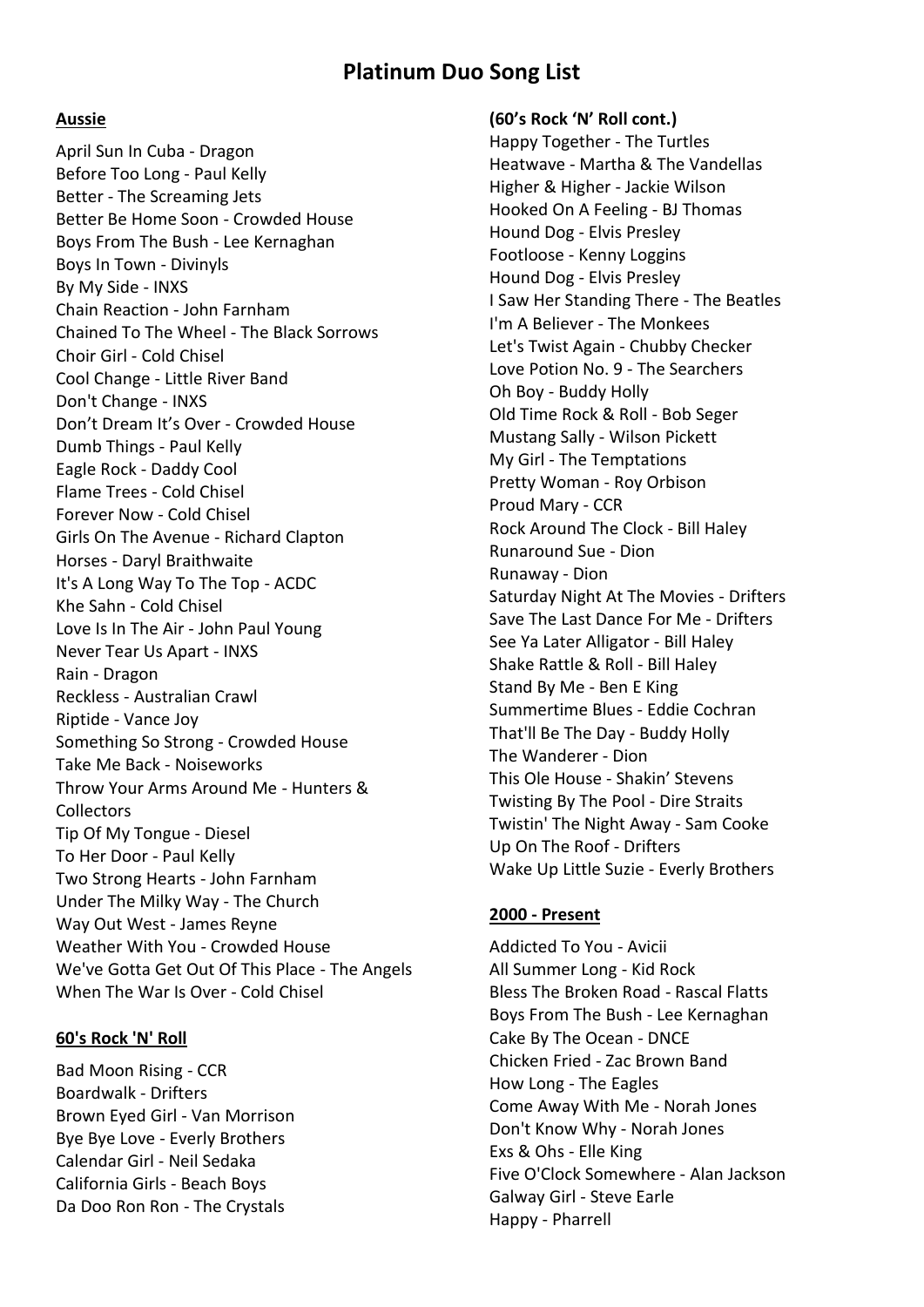### **(2000's cont.)**

Heaven - DJ Sammy Hey Brother - Avicii Hey There Delilah - Plain White T's Home - Michael Buble Hustle - P!NK Landslide - Dixie Chicks Leave Me Alone I'm Lonely - P!NK Mercy - Duffy Moves Like Jagger - Maroon 5 Perfect - Ed Sheeran Quando - Michale Buble & Nelly Furtado Reckless - Australian Crawl Redneck Woman - Gretchen Wilson Riptide - Vance Joy Say You Won't Let Go - James Arthur Sex On Fire - Kings Of Leon Shape Of You - Ed Sheeran Somebody Like You - Keith Urban That Don't Impress Me Much - Shania Twain The Middle - Jimmy Eat World Thinking Out Loud - Ed Sheeran Titanium - David Guetta ft. Sia To Make You Feel My Love - Garth Brooks Uptown Funk - Bruno Mars Valerie - Amy Winehouse Wagon Wheel - Darius Rucker Warwick Avenue - Duffy Wicked Game - Chris Isaak

## **90's**

Amazed - Lonestar Angels - Robbie Williams Better - The Screaming Jets Boot Scootin' Boogie - Brooks & Dunn By My Side - INXS Don't Look Back In Anger - Oasis Dumb Things - Paul Kelly Fields Of Gold - Sting / Eva Cassidy Friends In Low Places - Garth Brooks Get Over It - The Eagles Horses - Daryl Braithwaite Little Bitty - Alana Jackson Losing My Religion - REM One - U2 Over The Rainbow - Eva Cassidy Runaway Train - Soul Asylum Sorrento Moon - Tina Arena Tears In Heaven - Eric Clapton The Dance - Garth Brooks Time Of Your Life - Greenday Tip Of My Tongue - Diesel

### **(90's cont.)**

To Her Door - Paul Kelly Way Out West - James Reyne Weather With You - Crowded House

## **80's**

500 Miles - The Proclaimers All Night Long - Lionel Ritchie Be With You - Mr Big Before Too Long - Paul Kelly Better Be Home Soon - Crowded House Black Velvet - Allanah Myles Boys In Town - Divinyls Boys Of Summer - Don Henley Bring Me Some Water - Melissa Etheridge Call Me - Blondie Chained To The Wheel - The Black Sorrows Choir Girl - Cold Chisel Copperhead Road - Steve Earle Crazy Little Thing Called Love - Queen Dancing In The Dark - Bruce Springsteen Don't Change - INXS Don't Dream It's Over - Crowded House End Of The Innocence - Don Henley Eternal Flame - The Bangles Everywhere - Fleetwood Mac Faith - George Michael Flame Trees - Cold Chisel Footloose - Kenny Loggins Gypsy - Fleetwood Mac Have I Told You Lately - Van Morrison Heartlight - Neil Diamond Hit Me With Your Best Shot - Pat Benetar Holding Back The Years - Simply Red Hungry Heart - Bruce Springsteen I Love The Nightlife - Gloria Gaynor I Still Haven't Found What I'm Looking For - U2 I'm On Fire - Bruce Springsteen I'm On My Way - The Proclaimers Islands In The Stream - Dolly & Kenny It's Raining Men - The Weather Girls Jack & Diane - John Mellencamp Little Lies - Fleetwood Mac Never Tear Us Apart - INXS Perfect - Fairground Attraction Sacrifice - Elton John Sarah - Fleetwood Mac Say You Love Me - Fleetwood Mac Seven Wonders - Fleetwood Mac Slice Of Heaven - Dave Dobbyn Smooth Operator - Sade Something So Strong - Crowded House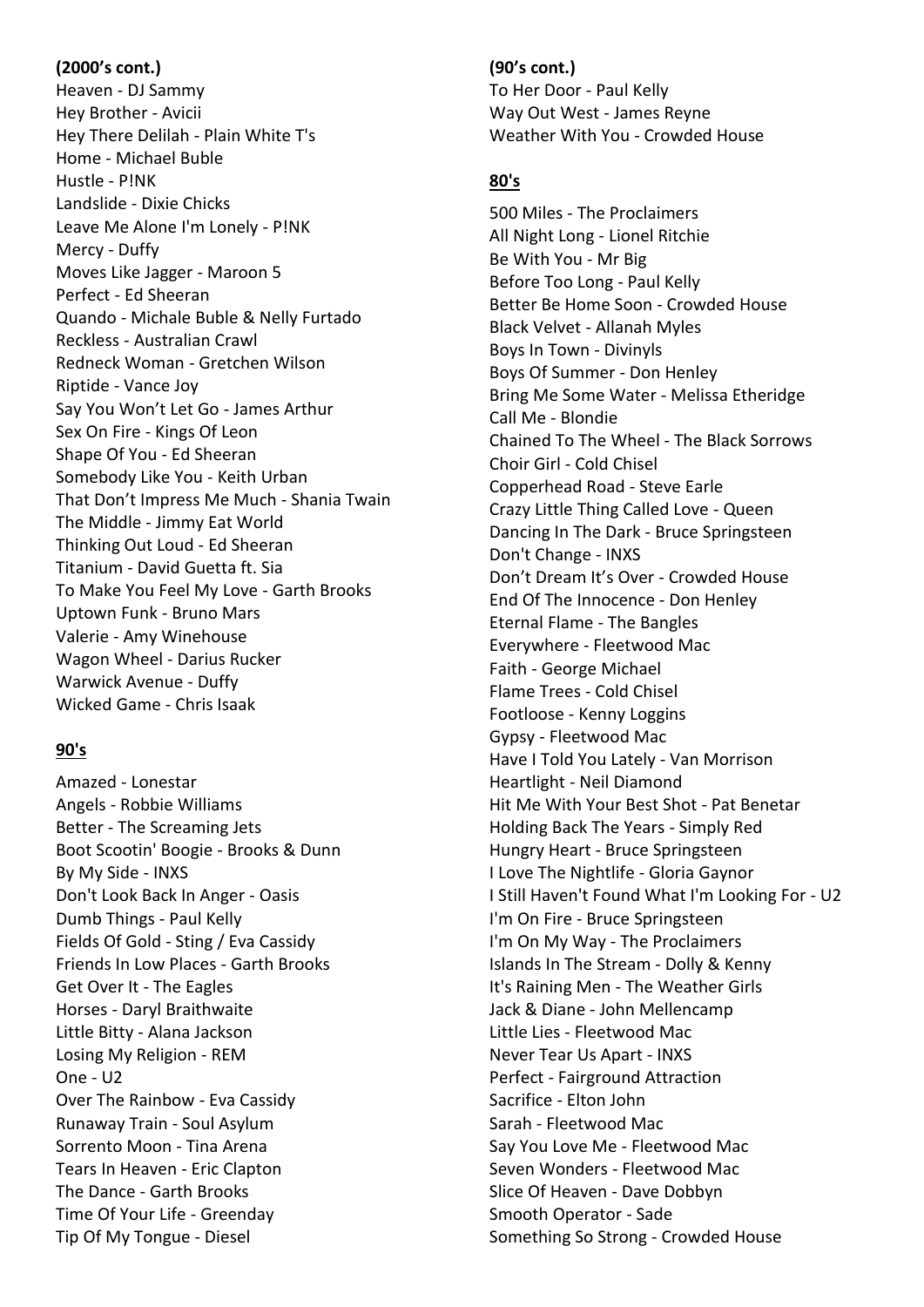### **(80's cont)**

Summer of '69 - Bryan Adams Summertime Blues - Alan Jackson Sweet Child Of Mine - Guns & Roses Take It To The Limit - The Eagles Take Me Back - Noiseworks The Way You Make Me Feel - Michael Jackson This Ole House - Shakin' Stevens Throw Your Arms Around Me - Hunters & **Collectors** Time After Time - Cyndi Lauper True Colours - Cyndi Lauper Twisting By The Pool - Dire Straits Under The MilkyWay - The Church Walk Of Life - Dire Straits Walking On Sunshine - Katrina & The Waves We've Gotta Get Out Of This Place - The Angels What I Like About You - The Romantics When The War Is Over - Cold Chisel Wind Beneath My Wings - Bette Midler You Don't Bring Me Flowers - Neil Diamond You May Be Right - Billy Joel Your Love Is King - Sade

### **70's**

Ain't No Sunshine - Bill Withers America - Neil Diamond Annie's Song - John Denver April Sun In Cuba - Dragon Babe - STYX Bad Bad Leroy Brown - Jim Croce Bad Case Of Loving You - Robert Palmer Beautiful Noise - Neil Diamond Best Of My Love - The Eagles Blame It On The Boogie - Jackson 5 Blue Bayou - Linda Ronstadt Bridge Over Troubled Water - Simon & Garfunkel Candle In The Wind - Elton John Carolina In My Mind - James Taylor Cats In The Cradle - Harry Chapin Cool Change - Little River Band Come Monday - Jimmy Buffet Crunchy Granola Suite - Neil Diamond Dancing Queen - ABBA Daniel - Elton John Desperado - The Eagles Do You Know Where You're Going To - Diana Ross Does your Mother Know - ABBA Don't Leave Me This Way - Thelma Houston Don't Stop - Fleetwood Mac Dreams - Fleetwood Mac Driftaway - Dobie Gray

### **(70's cont)**

Dry Your Eyes - Neil Diamond Eagle Rock - Daddy Cool Easy - Lionel Ritchie Endless Love - Lionel Ritchie Everything I Own - Bread Father & Son - Cat Stevens Feelin' Groovy - Simon & Garfunkel Fire & Rain - James Taylor Forever In Blue Jeans - Neil Diamond Girls On The Avenue - Richard Clapton Go Your Own Way - Fleetwood Mac Gold Dust Woman - Fleetwood Mac Hallelujah - Leonard Cohen Have You Ever Seen The Rain - CCR Heart Of Gold - Neil Young Heartache Tonight - The Eagles Hello Again - Neil Diamond Holly Holy - Neil Diamond Hot Stuff - Donna Summer Hotel California - The Eagles I Am I Said - Neil Diamond I Can't Tell You Why - The Eagles I Honestly Love You - Olivia Newton John I Love A Rainy Night - Eddie Rabbitt I Love The Nightlife - Alicia Bridges I Will Survive - Gloria Gaynor If - Bread If I Can't Have You - Yvonne Elliman If You Could Read My Mind - Gordon Lightfoot Imagine - John Lennon It's A Long Way To The Top - ACDC Jet Airliner - Steve Miller Band Jolene - Dolly Parton Keep On Running - Spencer Davis Group Khe Sahn - Cold Chisel Last Dance - Donna Summer Lay Down Sally - Eric Clapton Lay Your Love On Me - Racey Let It Be - The Beatles Life In The Fast Lane - The Eagles Living Next Door To Alice - Smokie Longfellow Serenade - Neil Diamond Lotta Love - Nicolette Larson Love Is In The Air - John Paul Young Love On The Rocks - Neil Diamond Lyin' Eyes - The Eagles Maggie May - Rod Stewart Make It With You - Bread Margaritaville - Jimmy Buffet Me & Julio - Simon & Garfunkel Midnight At The Oasis - Maria Muldaur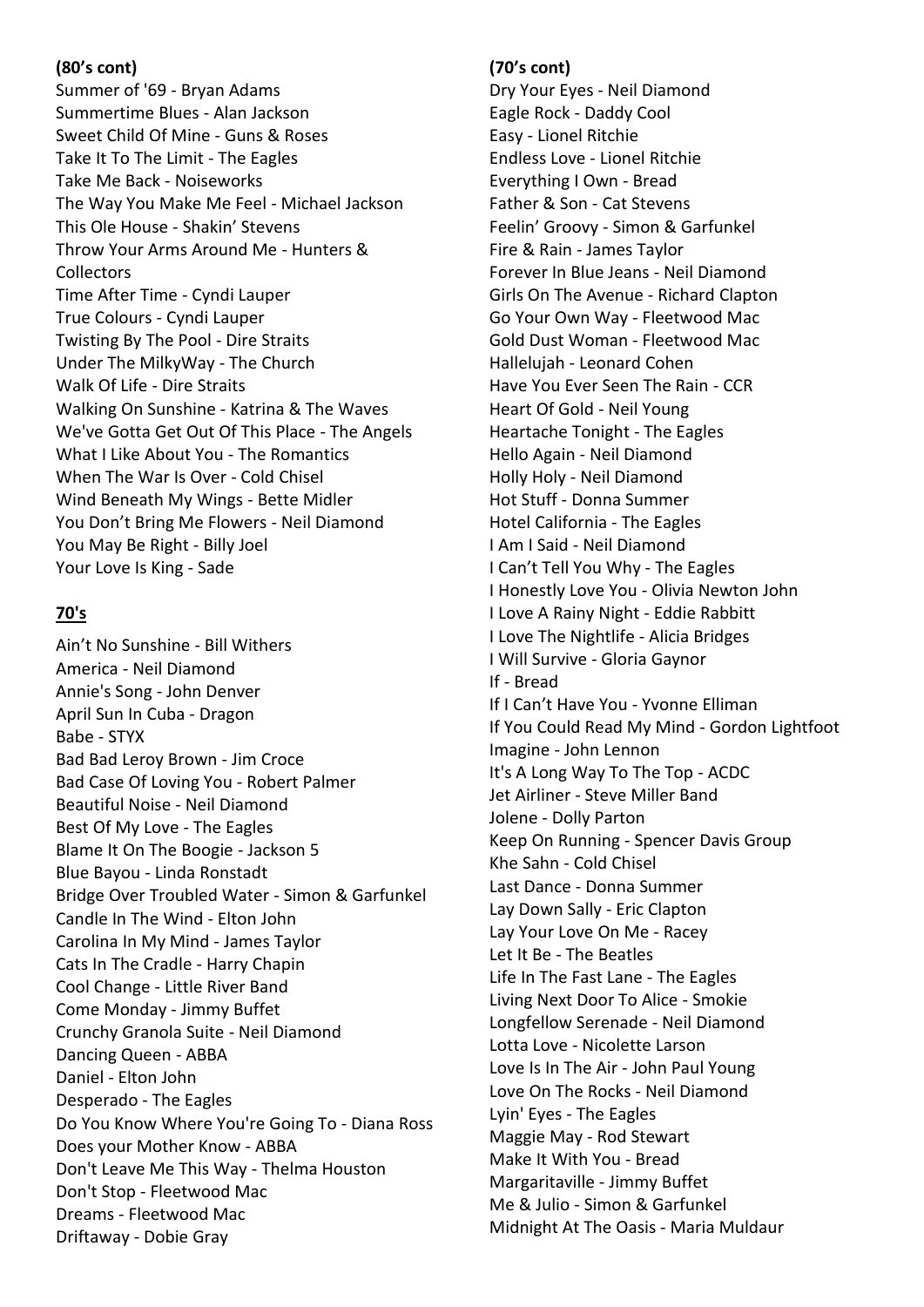Moondance - Van Morrison My Sweet Lady - John Denver New Kid In Town - The Eagles Night Fever - Bee Gees Nutbush - Ike & Tina Old Time Rock & Roll - Bob Seger One Of These Nights - The Eagles Out My Back Door - CCR Peaceful Easy Feeling - The Eagles Play Me - Neil Diamond Play That Funky Music - Wild Cherry Rainy Days & Mondays - The Carpenters Rhiannon - Fleetwood Mac Rhinestone Cowboy - Glen Campbell Sarah - Fleetwood Mac Second Hand News - Fleetwood Mac September Morn - Neil Diamond Shake A Tail Feather - Blues Brothers Shilo - Neil Diamond Shower The People - James Taylor Sister Golden Hair - America Slipping Away - Max Merritt Something - The Beatles Song Sung Blue - Neil Diamond Songbird - Fleetwood Mac Stayin Alive - Bee Gees Stumblin In - Suzie Quatro & Chris Norman Sweet Baby James - James Taylor Sweet Home Alabama - Lynrd Skynyrd Take It Easy - The Eagles Take It To The Limit - The Eagles Take Me Home Country Roads - John Denver Tequila Sunrise - The Eagles Thank God I'm A Country Boy - John Denver The Boxer - Simon & Garfunkel The Gambler - Kenny Rogers The Joker - Steve Miller Band Time In A Bottle - Jim Croce Ventura Highway - America Waterloo - ABBA Will You Still Love Me Tomorrow - Carole King Wish You Were Here - Pink Floyd Wonderful Tonight - Eric Clapton Yesterday - The Beatles YMCA - The Village People You Make Loving Fun - Fleetwood Mac You To Me Are Everything - The Real Thing Your Song - Elton John

### **60's**

Ain't No Mountain High Enough - Tina Turner

#### **(60's cont.)**

Angie - Rolling Stones As Time Goes By - Barbara Streisand Bad Moon Rising - CCR Beatles Medley - The Beatles Boardwalk - The Drifters Both Sides Now - Judy Collins Brown Eyed Girl - Van Morrison Bye Bye Love - Everly Brothers Calendar Girl - Neil Sedaka California Girls - The Beach Boys Cherry Cherry - Neil Diamond Cracklin' Rosie - Neil Diamond Da Doo Ron Ron - The Crystals Dancing In The Street - Marvin Gaye Daydream Believer - The Monkees Delilah - Tom Jones Dock Of The Bay - Otis Redding Dream - Everly Brothers Dream A Little Dream - Mamas & Papas Eagle Rock - Daddy Cool Everybody's Talking - Harry Nilson Feeling Groovy - Simon and Garfunkel Ferry Cross The Mersey - The Pacemakers Folsom Prison Blues - Johnny Cash Gentle On My Mind \_ Glen Campbell Happy Together - The Turtles Heatwave - Martha & The Vandellas Hey Jude - The Beatles Higher & Higher - Jackie Wilson Homeward Bound - Simon & Garfunkel Hooked On A Feeling - BJ Thomas Hound Dog - Elvis Presley I Can See Clearly Now - Johnny Nash I Feel Fine - The Beatles I Saw Her Standing There - The Beatles I Should Have Known Better - The Beatles I'm A Believer - The Monkees **Brothers** If You're Going To San Fransisco - Scott McKenzie In My Life - The Beatles Keep On Running - Spencer Davis Group Kentucky Woman - Neil Diamond Leaving On A Jet Plane - John Denver Let's Twist Again - Chubby Checker Little Sister - Elvis Presley Love Potion No. 9 - The Searchers Mrs Robinson - Simon & Garfunkel Mustang Sally - Wilson Pickett My Girl - Smoky Robinson On The Road Again - Willie Nelson